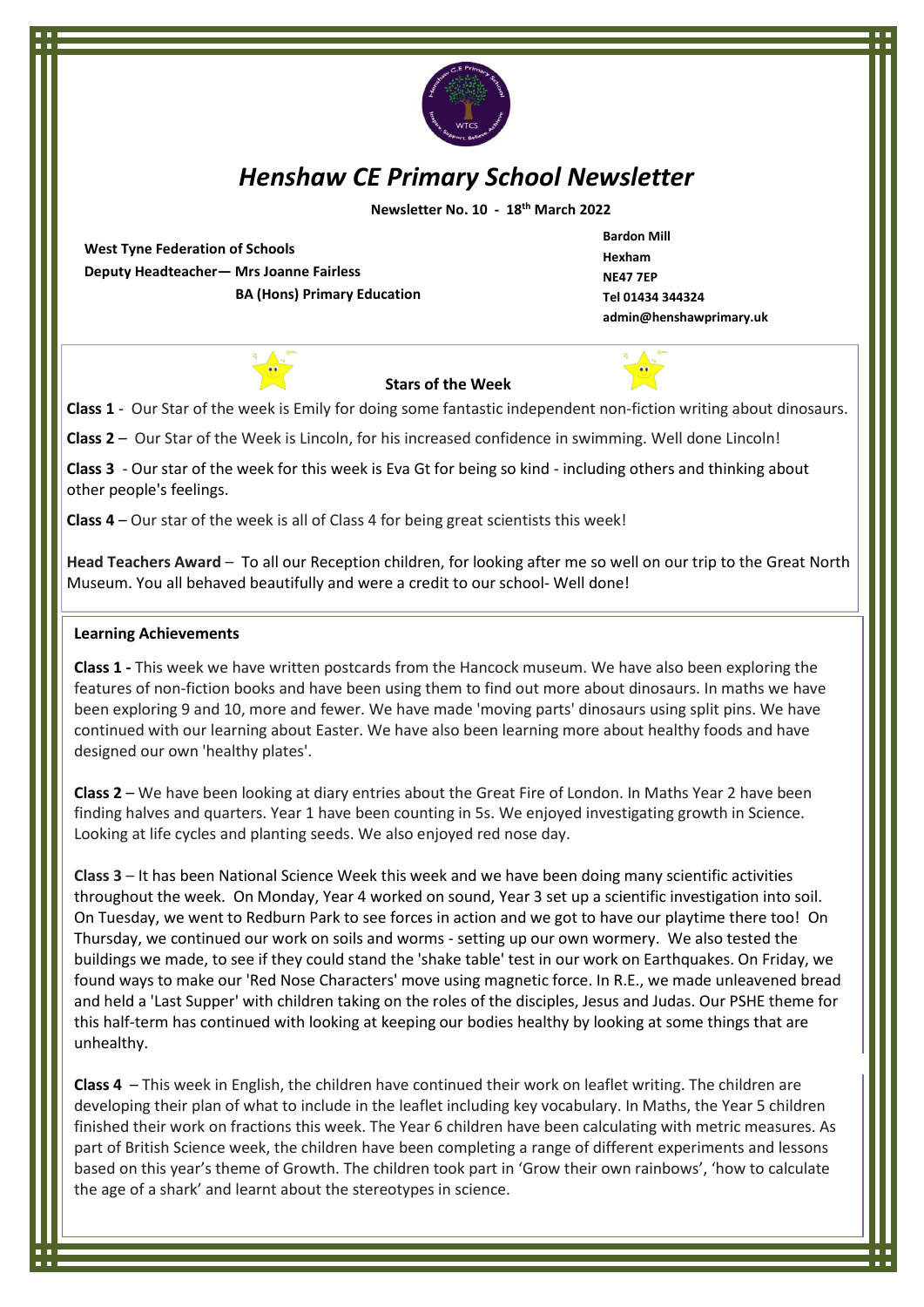### SCHOOL ADMIN EMAIL ADDRESS CHANGE

Our School Admin email address is changing!

Please use **[henshaw@westtynefederation.uk](mailto:henshaw@westtynefederation.uk)** when contacting the School Office

Thank you



## **COMIC RELIEF RED NOSE DAY – FRIDAY 18TH MARCH 2022**

What a super day we've had today celebrating Red Nose day!

A BIG 'thank you' to everyone who bought Red Noses and donated to this fantastic charity







### **Year 5 & 6 Class – Trip to Walby Farm Park – 31.3.22**

As part of their topic on 'Sow, grow and farm', our Year 5 & 6 children will be visiting the Walby Farm Park on Thursday 31<sup>st</sup> March. They will be taking part in activities to enhance their knowledge and understanding of the topic.

A voluntary contribution of £10.00 towards the cost of the entrance fee and coach would be appreciated, and can be made using the School Gateway App, or by sending cash/cheque into school in a named, sealed envelope.

We will return to school for normal home-time arrangements.

Please could the children wear their School uniform for the trip and bring wellington boots and a warm coat.

Please could the permission slip, sent out on Wednesday, be returned by **Monday 21st March.**

Thank you



**WIN a pair of NUFC Football Tickets!!**



We are excited to announce that NUFC have kindly donated 2 pairs of tickets for us to raffle for one of their Football matches. The tickets will be for the Crystal Palace game …date/time to be confirmed.

If you would like to be in with a chance of winning a **pair of tickets**, we will be selling raffle tickets for £2 in school.

If you would like to purchase a raffle ticket, please send payment in a named, sealed envelope marked **'NUFC TICKETS'.**  Good Luck!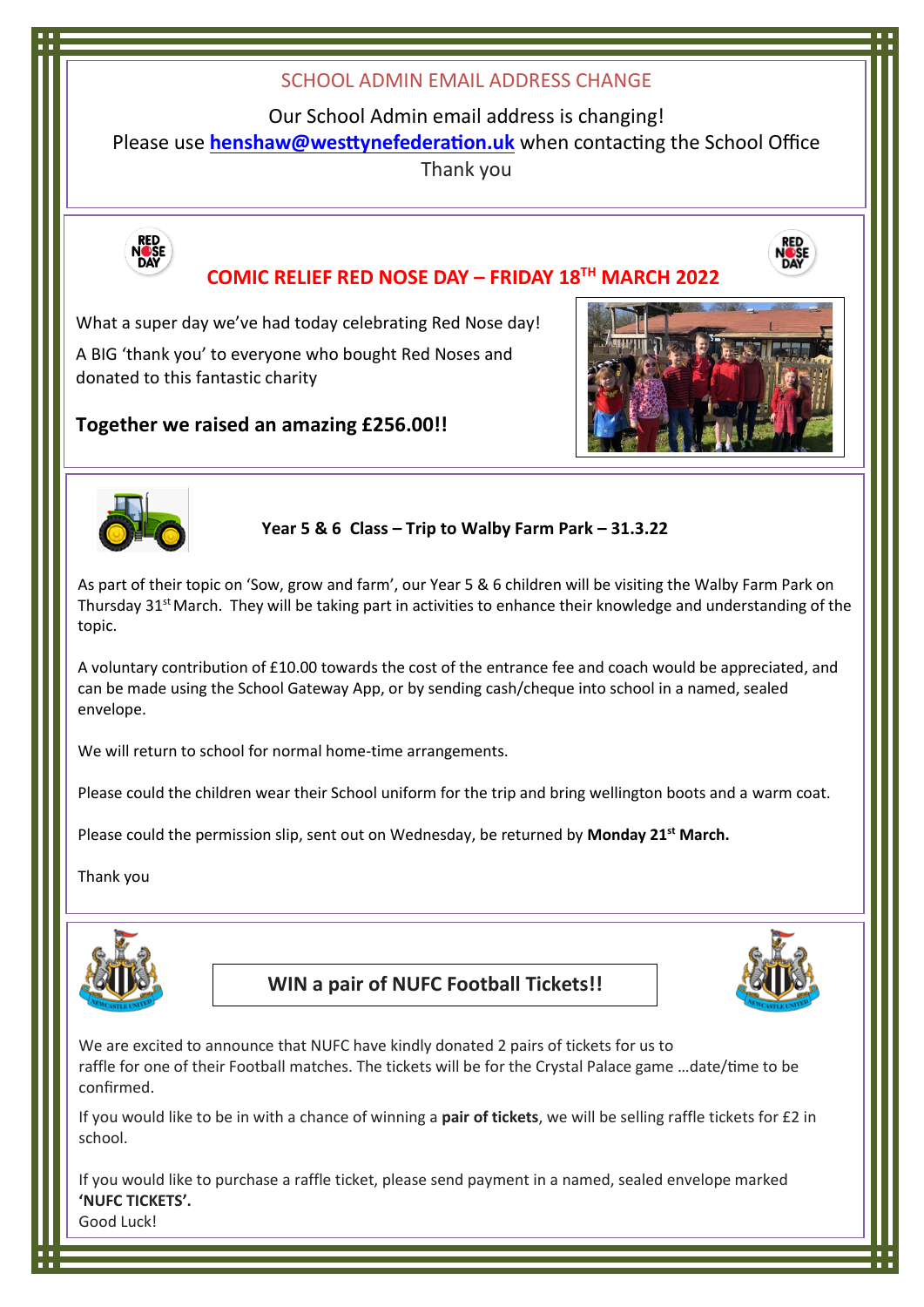#### **Mrs Hancock & Miss Reynolds's Menu w/c 21.3.22** *(Please note: this menu may be subject to change)*

| Monday                  | Tuesday             | Wednesday           | Thursday            | Friday                 |
|-------------------------|---------------------|---------------------|---------------------|------------------------|
| <b>BBQ Chicken with</b> | Sausage, Mashed     | Mince Pie with      | Meathall &          | Turkey Burger,         |
| Brown Rice & Prawn      | Potato, Yorkshire   | New Potatoes        | Mozzarella Pasta    | <b>Potato Crispers</b> |
| Crackers                | Pudding & Gravy     |                     | Bake with Garlic    |                        |
| <b>OR</b>               | OR                  | OR                  | Bread               | <b>OR</b>              |
| Jacket Potato with      | Wrap with Filling   | Baguette with       | OR                  | Baguette with Filling  |
| Cheese & Beans          |                     | <b>Filling</b>      | Wrap with Filling   |                        |
| Sweetcorn               | Carrots & Peas      | <b>Broccoli</b>     | Salad               | Beans                  |
| Fruit Scone & Fruit     | Melon               | Meringue & Fruit    | Iced Muffin         | Chocolate Brownie      |
| Juice                   |                     |                     |                     | & Milkshake            |
| Fresh Fruit/Yoghurt     | Fresh Fruit/Yoghurt | Fresh Fruit/Yoghurt | Fresh Fruit/Yoghurt | Fresh Fruit/Yoghurt    |

#### **HLTA VACANCY**

#### We notified you last week of the sad news that Mrs Barker, Mrs Storrow and Mrs Fairless will be leaving us when we go into the Easter break on Friday 8<sup>th</sup> April.

We are currently advertising for a replacement for Mrs Barker, a Higher Level Teaching Assistant at Greenhead School.

If you know anyone who may be interested in applying for this post, please direct them to the North East Jobs link

[https://www.northeastjobs.org.uk/job/Higher\\_Level\\_Teaching\\_Assistant\\_G](https://www.northeastjobs.org.uk/job/Higher_Level_Teaching_Assistant_Greenhead_Primary_School/222093) [reenhead\\_Primary\\_](https://www.northeastjobs.org.uk/job/Higher_Level_Teaching_Assistant_Greenhead_Primary_School/222093) [School/222093](https://www.northeastjobs.org.uk/job/Higher_Level_Teaching_Assistant_Greenhead_Primary_School/222093)

**Overall 97.7%** 

**Attendance W/C 14.3.22**

**Reception** 100 **Year 1** 100 **Year 2** 94.2 **Year 3** 100 **Year 4** 95.7 **Year 5** 100 **Year 6** 98

Thank you



Easter Egg Competition - Wednesday 5<sup>th</sup> April 2022



We are delighted to announce that we will holding our very popular Easter Egg competition on Wednesday 6<sup>th</sup> April!

This year the theme is Book Characters!

The children are invited to bring a decorated egg to school on this day and the winners will be announced on Friday 8th April

Prizes will be given to the best decorated eggs in each class!